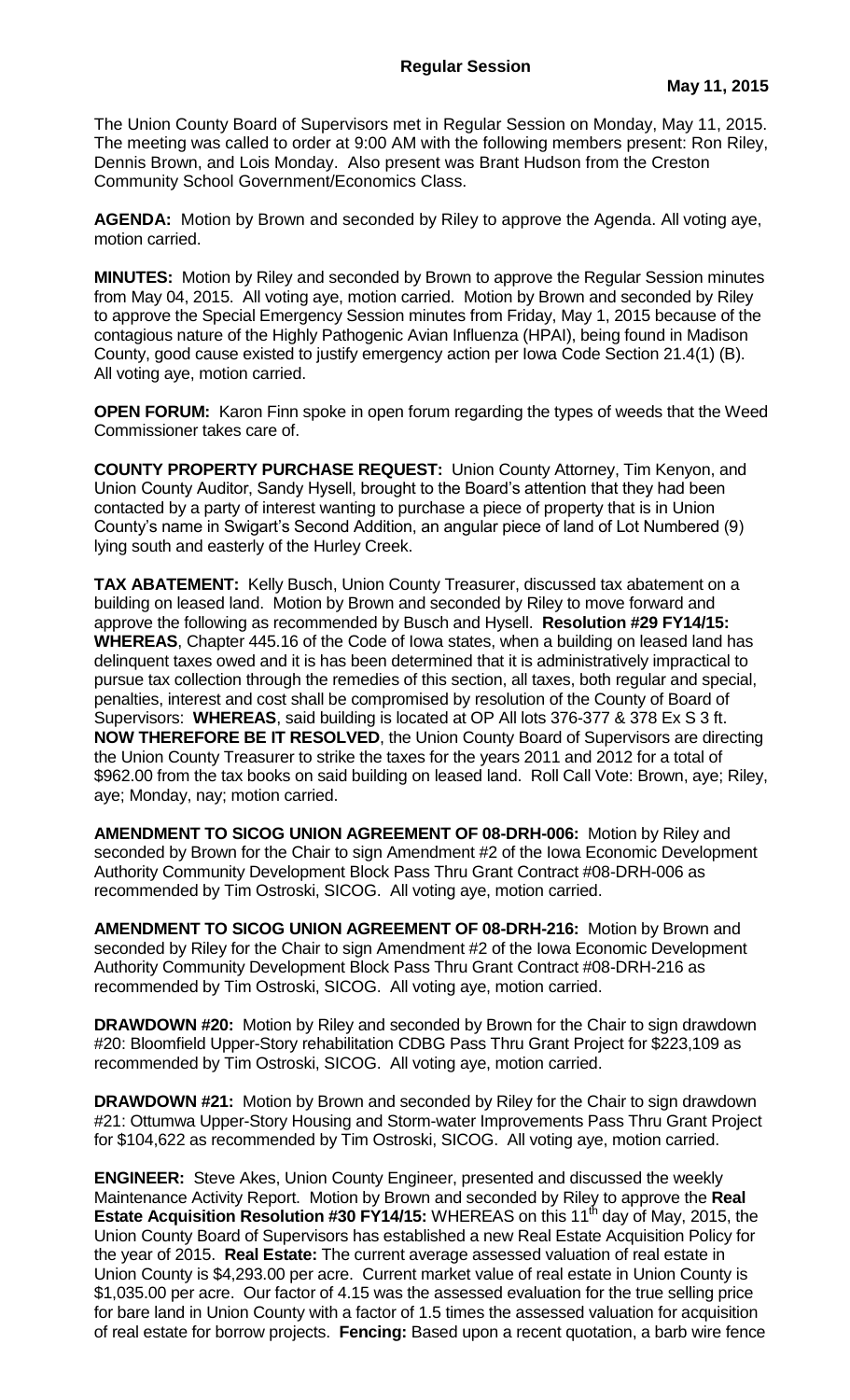would cost \$38.36 & \$38.25 to construct; recommendation of \$38.31 per rod for barb wire and \$51.65 per rod for woven wire fence. In addition, each owner is entitled to an additional \$200.00 per interior corner that he/she is required to build of irregularities in the right-of-way purchase lines. Roll Call Vote: Brown, aye; Riley, aye; Monday, aye; motion carried. **Weed Commissioner Appointment:** Motion by Brown and seconded by Riley to reappoint Gary Blazek as the 2015 Weed Commissioner. All voting aye, motion carried.

**SET PUBLIC HEARING FOR COUNTY BUDGET AMENDMENT:** Motion by Brown and seconded by Riley to set a public hearing for the Union County Budget Amendment for Tuesday, May 26, 2015 at 10:00 AM in the Union County Board of Supervisors Office. Roll Call Vote: Brown, aye; Riley, aye; Monday, aye; motion carried.

**CLERK'S REPORT:** Motion by Brown and seconded by Riley to accept the Clerk's Report. All voting aye, motion carried.

**VETERAN AFFAIR'S REPORT:** Motion by Riley and seconded by Brown to accept the April Veteran Affair's Report. All voting aye, motion carried.

**RESOLUTION #27 FY14/15:** Motion by Riley and seconded by Brown to approve Resolution #27. Now on this 11th day of May, 2015, the matter of an operating transfer comes before the Union County Board of Supervisors. WHEREAS it is desired to transfer monies from the Conservation TRUST Fund (0027) to the Conservation Capital Project Fund (1510), and WHEREAS said operating transfer is in accordance with Section 331.432 of the Code of Iowa. BE AND IT IS HEREBY RESOLVED that the sum of \$589.46 is ordered to be transferred from the Conservation TRUST Fund (0027) to the Conservation Capital Project Fund(1510), effective this 11th day of May, 2015. The Auditor is directed to correct the books accordingly, and to notify the Treasurer of this operating transfer accompanying the notification with a copy of this resolution and the record of its adoption. Roll Call Vote: Riley, aye; Brown, aye, Monday, aye; motion carried.

**RESOLUTION #28 FY14/15:** Motion by Brown and seconded by Riley to approve Resolution  $#28$ . Now on this 11<sup>th</sup> day of May, 2015, the matter of operating transfer comes before the Union County Board of Supervisors. WHEREAS it is desired to transfer monies from the Conservation REAP Fund (0023) to the Conservation Capital Project Fund (1510), and WHEREAS said operating transfer is in accordance with Section 331.432 of the Code of Iowa. BE AND IT IS HEREBY RESOLVED that the sum of \$6,700 is ordered to be transferred from the Conservation REAP Fund (0023) to the Conservation Capital Project Fund (1510), effective this 11<sup>th</sup> day of May, 2015. The Auditor is directed to correct the books accordingly, and to notify the Treasurer of this operating transfer accompanying the notification with a copy of this resolution and the record of its adoption. Roll Call Vote: Riley, aye; Brown, aye; Monday, aye; motion carried.

**CLAIMS:** Motion by Riley and seconded by Brown to pay claims 123863-123999. All voting aye, motion carried.

| 0001 GENERAL BASIC FUND          |          | <b>GREATER REGIONAL MEDICAL</b>      | 154.00    |
|----------------------------------|----------|--------------------------------------|-----------|
| ABEL                             | 80.50    | <b>HASLER</b>                        | 31.35     |
| <b>ACCESS SYSTEMS</b>            | 519.95   | <b>HEARTLAND TIRE &amp; AUTO</b>     | 220.00    |
| <b>ACS GOVERNMENT</b>            |          | 1,100.00 INNOVATIVE INDUSTRIES       | 262.00    |
| AFTON STAR ENTERPRISE            | 574.91   | <b>IOWA DNR</b>                      | 175.00    |
| AKIN BUILDING CENTER             | 3,249.79 | JERICO SERVICES INC                  | 3,163.75  |
| <b>ALLIANT ENERGY</b>            | 1,354.82 | <b>MAHAN</b>                         | 9.62      |
| <b>BLAZEK</b>                    | 213.96   | METAL CULVERTS INC                   | 677.52    |
| <b>BM SALES</b>                  | 410.00   | <b>NAPA</b>                          | 4,933.70  |
| <b>BODEN</b>                     | 14.95    | NORSOLV SYSTEMS ENVIRON SRV          | 149.95    |
| <b>BROWN</b>                     | 82.80    | OFFICE MACHINES CMPNY INC            | 2.85      |
| <b>BYERS LOCK SHOP</b>           | 10.00    | O'HALLORAN INTERNATIONAL INC         | 119.29    |
| <b>CARD SERVICES</b>             | 2,554.12 | SCHILDBERG CONSTRUCTION INC          | 51,071.11 |
| <b>CRESTON FARM &amp; HOME</b>   | 36.50    | <b>SNAP-ON INDUSTRIES</b>            | 33.65     |
| <b>CRESTON MUNICIPAL</b>         | 232.79   | <b>TRANSIT WORKS</b>                 | 937.00    |
| <b>CRESTON PUBLISHING CO</b>     | 478.93   | <b>TRUE VALUE</b>                    | 24.99     |
| <b>CULLIGAN</b>                  | 38.75    | <b>US CELLULAR</b>                   | 66.76     |
| <b>FAREWAY STORES</b>            | 499.87   | <b>WILBUR-ELLIS CO</b>               | 350.80    |
| <b>FARMERS COOPERATIVE</b>       |          | 1,089.80 ZIEGLER INC                 | 1,026.19  |
| <b>FARMERS ELECTRIC COOP</b>     | 1,474.89 | 0020 SECONDARY RD FUND TTL:          | 82,856.08 |
| <b>FINCHER</b>                   | 500.00   |                                      |           |
| <b>GREEN VALLEY PEST</b>         | 305.90   | <b>1510 CAPITAL PROJECTS FUND</b>    |           |
| <b>HAWKS</b>                     | 92.00    | BOLTON CUSTOM CABINETRY              | 6,700.00  |
| <b>HEARTLAND TIRE &amp; AUTO</b> | 172.29   | FARMERS COOPERATIVE CMPNY            | 589.46    |
| <b>HYSELL</b>                    | 115.79   | <b>1510 CPTL PROJECTS FUND TTAL:</b> | 7,289.46  |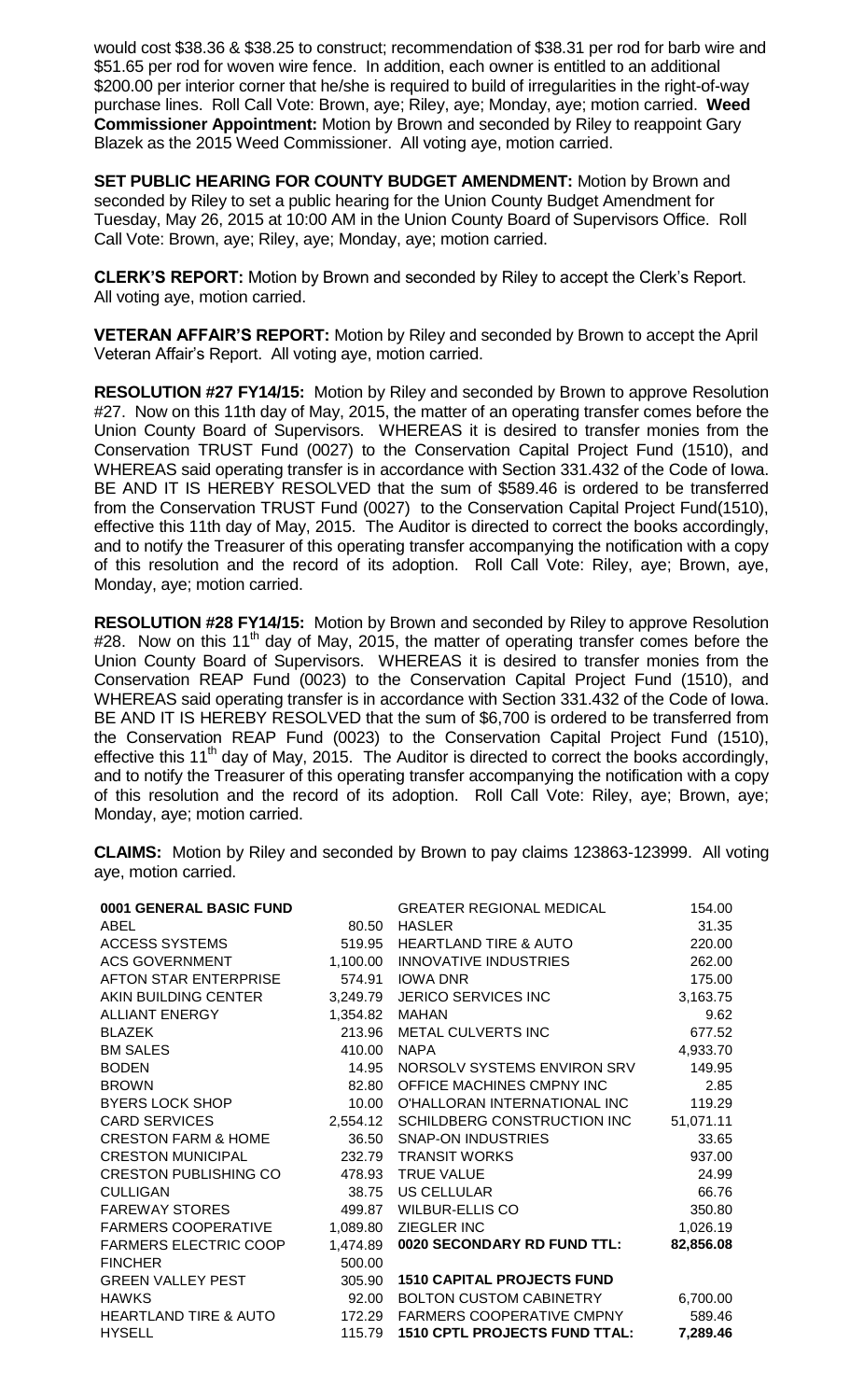| <b>IOWA STATE SAVINGS</b>                                  | 10.00            |                                                        |                   |
|------------------------------------------------------------|------------------|--------------------------------------------------------|-------------------|
| <b>JIM'S TRUCK REPAIR</b>                                  | 205.00           | 2000 DEBT SERVICE FUND                                 |                   |
| LINDGREN, RENAYE L                                         | 30.00            | <b>BANKERS TRUST CMPNY</b>                             | 229,136.00        |
| <b>LYNAM LAWN CARE</b>                                     | 1,465.00         | 2000 DEBT SERVICE FUND TOTAL:                          | 229,136.00        |
| MASTERCARD/ISSB                                            | 234.12           |                                                        |                   |
| <b>MATURA</b>                                              | 19,730.00        | 2010 CO-OP URBN RNEWAL DEBT                            |                   |
| MEDICAP PHARMACY #8034                                     | 47.90            | <b>BANKERS TRUST CMPNY</b>                             | 304,591.50        |
| <b>O'DANIELS</b>                                           | 16.68            | 2010 CO-OP URBN RNWL DBT TTL:                          | 304,591.50        |
| OFFICE MACHINES CMPNY                                      | 1,004.58         |                                                        |                   |
| O'REILLY AUTO PARTS                                        | 27.65            | 2020 CO. DEBT FUND                                     |                   |
| <b>OWENS-KING CMPNY</b>                                    | 121.50           | <b>BANKERS TRUST CMPNY</b>                             | 673,352.50        |
| <b>PJGREUFE &amp; ASSOCIATES</b>                           | 1,500.00         | 2020 CO. DEBT FUND TOTAL:                              | 673,352.50        |
| <b>POKORNY</b>                                             | 319.17           |                                                        |                   |
| POLK CO. MEDICAL                                           | 161.30           | <b>4003 EMPOWERMENT</b>                                |                   |
| PREMIER PRINTER                                            | 119.00           | <b>ALEGENT HEALTH</b>                                  | 2,637.86          |
| <b>RILEY</b>                                               | 98.90            | <b>CREATIVE BEGINNINGS</b>                             | 540.00            |
| <b>SCHLAPIA</b>                                            | 800.00           | <b>DISCOVERY KIDS PRESCHOOL</b>                        | 1,958.16          |
| SERVICE TECHS INC                                          | 18.81            | EAST UNION COMM. SCHOOLS                               | 1,620.00          |
| SIDDENS, TERI                                              | 25.00            | <b>FREY</b>                                            | 300.00            |
| <b>SICOG</b>                                               | 200,294.00       | HEARTS AND HUGS DAY CARE                               | 4,620.50          |
| <b>SIRWA</b>                                               | 33.00            | JOYFUL SPARKS PRESCHOOL                                | 620.00            |
| <b>STATE TREASURER OFFICE</b>                              | 28.00            | <b>LOPEZ</b>                                           | 800.00            |
| <b>SUPREME CLEANERS</b>                                    | 91.75            | <b>MATURA ACTION CORP</b>                              | 974.53            |
| <b>THATCHER</b>                                            | 115.00           | RINGGOLD CO. PUBLIC HEALTH                             | 5,049.78          |
| <b>UNION CO. ENGINEER</b>                                  | 691.40           | <b>SICKELS</b>                                         | 3,750.00          |
| <b>UNION CO. FAIR</b>                                      | 40.00            | <b>SWCC</b>                                            | 7,154.46          |
| <b>US CELLULAR</b>                                         | 148.06           | TAYLOR CO. AG EXTENSION                                | 6,235.53          |
| <b>WALMART COMM./GECRB</b>                                 | 320.57           | TAYLOR CO. PUBLIC HEALTH                               | 82.71             |
| <b>WASTE MGMT OF CRESTON</b>                               | 129.90           | TRINITY LUTHERAN PRESCHOOL                             | 2,693.00          |
| <b>WATCHGUARD VIDEO</b>                                    | 4,720.00         | <b>TUCKER</b>                                          | 500.00            |
| <b>WINDSTREAM</b>                                          | 286.32           | <b>WEAVER</b>                                          | 800.00            |
| 0001 GNRAL BSIC FND TTL:                                   | 248,035.92       | <b>4003 EMPOWERMENT TOTAL:</b>                         | 40,336.53         |
|                                                            |                  |                                                        |                   |
| 0002 GNRL SUPPLEMENTAL                                     |                  | <b>4004 LAW ENFORCEMENT CENTER</b>                     |                   |
| <b>ACCESS SYSTEMS LEASING</b>                              |                  | 281.93 ALLIANT ENERGY                                  | 1,463.18          |
| CENTRAL IOWA DETENTION                                     |                  | 127.76 BM SALES                                        | 404.00            |
|                                                            |                  |                                                        |                   |
| OFFICE MACHINES CMPNY                                      | 37.89            | <b>BYERS LOCK SHOP</b>                                 | 48.00             |
| <b>PETZNICKS</b>                                           | 258.00           | <b>COUNSEL OFFICE &amp; DOCUMENT</b>                   | 246.05            |
| RESERVE ACCOUNT                                            | 3,250.00         | <b>CRESTON PUBLISHING CO</b>                           | 54.41             |
| YOUTH & SHELTER                                            | 839.70           | ECHO GROUP, INC                                        | 79.80             |
| 0002 GNRL SPPLMNTL TTL:                                    | 4,795.28         | <b>ELECTRONIC ENGINEERING</b>                          | 880.08            |
|                                                            |                  | FIRST COMMUNICATIONS LLC                               | 30.07             |
| 0010 MH-DD SERVICES FND                                    |                  | <b>GREEN VALLEY PEST CONTROL</b>                       | 36.00             |
| <b>CARE</b>                                                | 10,550.00        | MAINSTAY SYSTEMS INC                                   | 115.00            |
| <b>CENTURY LINK</b>                                        | 109.93           | MASTERCARD/ISSB                                        | 140.75            |
| <b>CHOICE INC</b>                                          | 1,677.36         | <b>MEDIACOM</b>                                        | 135.90            |
| <b>COUNSEL OFFICE &amp; DOC</b>                            | 93.65            | <b>NAPA</b>                                            | 7.72              |
| <b>COUNTRY HAVEN CORP</b>                                  |                  | 7,389.20 OFFICE MACHINES CMPNY INC                     | 199.12            |
| <b>CROSSROADS</b>                                          |                  | 10,375.00 O'KEEFE ELEVATOR CMPNY INC                   | 275.04            |
| <b>INNOVATIVE INDUSTRIES</b>                               |                  | 9,430.63 WASTE MGMT OF CRESTON                         | 129.90            |
| <b>NEW HORIZONS</b>                                        |                  | 2,472.50 WINDSTREAM                                    | 833.23            |
| PURSUIT OF INDPNDNCE                                       | 304.00           | 4004 LEC TOTAL:                                        | 5,078.25          |
| 0010 MH-DD SRVCS FND<br>TTL:                               | 42,402.27        |                                                        |                   |
|                                                            |                  | <b>4960 SANITARY LANDFILL</b>                          |                   |
| 0011 RURAL SRVCES BASIC                                    |                  | <b>AGRILAND FS INC</b>                                 | 343.88            |
| A-1 MIST SPRAYER                                           | 166.40           | AKIN BUILDING CENTER                                   | 27.96             |
| <b>AGRILAND FS INC</b>                                     | 13,404.39        | <b>ALLIANT ENERGY</b>                                  | 200.00            |
| <b>BANKERS LEASING CO</b>                                  | 50.34            | <b>BARKER LEMAR &amp; ASSOCIATION</b>                  | 1,137.50          |
| <b>GREATER REGIONAL</b>                                    | 3,199.63         | <b>BUTTERFIELD MFG</b>                                 | 679.22            |
| <b>HUSBAND</b>                                             | 263.58           | <b>CASEY'S GENERAL STORE</b>                           | 55.68             |
| <b>IOWA WATER WELL</b>                                     | 65.00            | <b>CENTRAL TRAILER SERVICES</b>                        | 68.60             |
| UNION CO. SHERIFF                                          | 16.00            | <b>CRESTON MUNICIPAL UTILITIES</b>                     | 20.00             |
| 0011 RRAL SRVICS BSIC                                      | 17,165.34        | <b>CRESTON PUBLISHING CO</b>                           | 185.09            |
| TTL:                                                       |                  |                                                        |                   |
|                                                            |                  | HJC, LLC                                               | 48,262.75         |
| 0020 SECONDARY ROAD<br><b>FUND</b>                         |                  | IOWA DEPT OF NATURAL                                   | 14,393.02         |
| AFTON STAR ENTERPRISE                                      |                  | <b>RESOURCES</b><br>32.00 J&J PLBG HEATING COOLING LLC | 97.74             |
| <b>AGRILAND FS INC</b>                                     |                  | 15,297.42 LIBERTY TIRE RECYCLING LLC                   | 834.34            |
| <b>AKES</b>                                                | 6.49             | MASTERCARD/ISSB                                        | 344.74            |
| <b>BANKERS LEASING CO</b>                                  | 166.01           | <b>METRO WASTE AUTHORITY</b>                           | 25,196.19         |
| <b>BAUM HYDRAULICS</b><br><b>CALHOUN-BURNS &amp; ASSOC</b> | 370.80<br>497.10 | <b>TRUE VALUE</b><br><b>WASTE MGMT OF CRESTON</b>      | 79.07<br>1,694.23 |